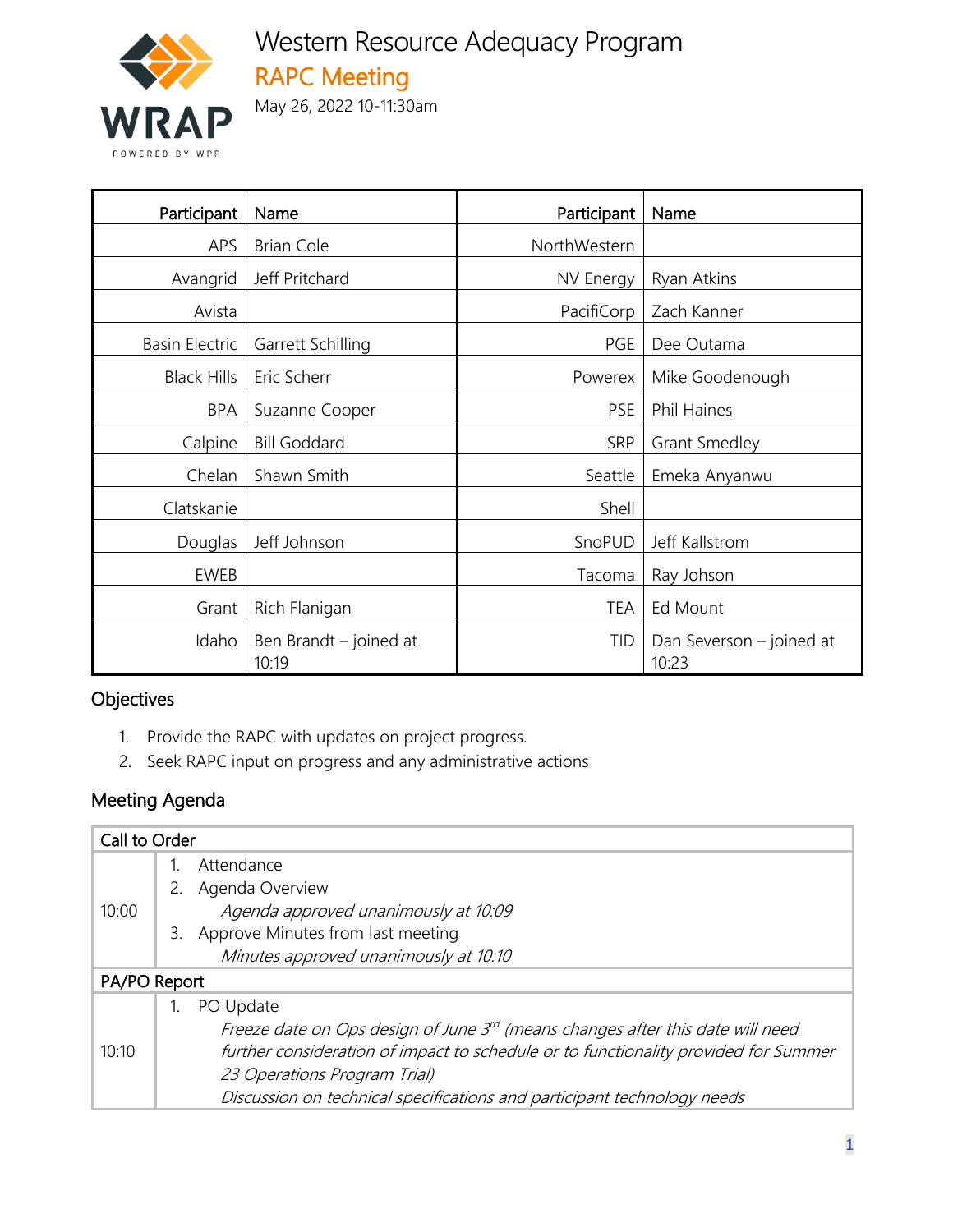

| <b>External Affairs</b>                                                                                                                             |  |  |  |  |
|-----------------------------------------------------------------------------------------------------------------------------------------------------|--|--|--|--|
| No updates                                                                                                                                          |  |  |  |  |
| <b>Ongoing Business</b>                                                                                                                             |  |  |  |  |
| <b>Binding Transition Proposal</b><br>2.<br>Discussion on proposal – may need a survey about when participants can do binding                       |  |  |  |  |
| Participation Proposal<br>3.<br>Proposal approved as edited unanimously at 11:21<br>10:23<br>WPP will follow up with Shell on one edit not accepted |  |  |  |  |
| 4. FERC Filing Schedule<br>Aiming to file with FERC by early July - more discussion at RAOC on intermediate<br>steps                                |  |  |  |  |
| <b>New Business</b>                                                                                                                                 |  |  |  |  |
| 4. FS Modeling Outputs Discussion<br>Additional discussion at next week's RAOC meeting<br>11:23                                                     |  |  |  |  |
| Additional Comments Received on Tariff<br>5.                                                                                                        |  |  |  |  |
| Upcoming                                                                                                                                            |  |  |  |  |
| 11:29<br>6. Continued WRAP filing packet review                                                                                                     |  |  |  |  |
| Adjourn                                                                                                                                             |  |  |  |  |

Current 3A Participants: APS, Avangrid; Avista; Basin Electric\*; Black Hills; BPA; Calpine; Chelan; Clatskanie\*; Douglas; EWEB\*; Grant\*; Idaho Power; NorthWestern; NV Energy; PacifiCorp; PGE; Powerex; PSE; SRP; SCL; Shell; SnoPUD; Tacoma Power; TEA; TID

\*opted out of OC/work group participation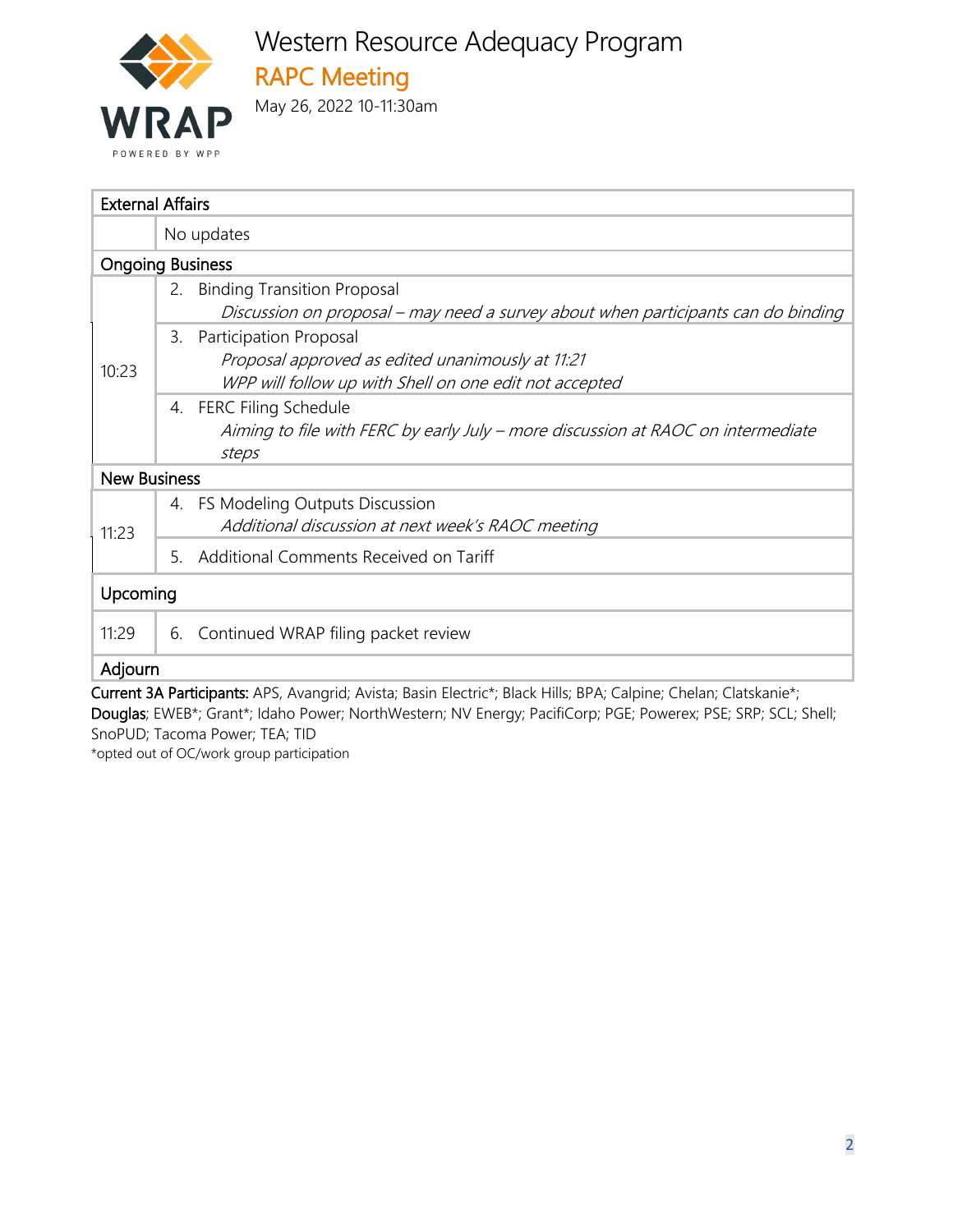

| Steve Bellcoff, Edison Elizeh - BPA    | lan White - Shell                           |  |
|----------------------------------------|---------------------------------------------|--|
| <b>Bill Goddard - Calpine</b>          | Jeff Johnson - Douglas                      |  |
| Mark Holman, Mike Goodenough - Powerex | Shawn Smith - Chelan                        |  |
| Michael O'Brien - PGE                  | Tyler Moore - APS                           |  |
| <b>Phil Haines - PSE</b>               | Josh Steiner - SRP                          |  |
| Matt Binette, Paul Flynn - W&T         | Rebecca Sexton, Ryan Roy, Lisa Hardie - WPP |  |

# Background

Participants may decide to approach the WRAP with a variety of circumstances, and the program aims to be flexible in the participation model to accommodate many modes of participation without impacting the reliability of the region.

This question has arisen in a variety of circumstances, specifically including cost allocation, voting and governance, compliance with the FS program, and participation in the Ops program.

Participation in program governance and decision making can be differentiated from participation in the FS and operations program.

#### Aggregating Loads

Various load serving entities could decide to aggregate under a single LRE acting as an agent for those loads for the purposes of program governance. In this case, they will identify an agent and will agree (outside of the program) as to how that agent will work on their behalf. Alternatively, an LRE acting on its own behalf may bring into the program one or multiple loads for which it has contractual responsibility or obligation associated with that load. In either case, the aggregating LRE will sign the Western Resource Adequacy Agreement and will perform the governance responsibilities for the program.

#### Excluding Loads

LREs will be required to show the PO all loads for which they are responsible (for purposes of the WRAP/this document, "responsible" will be understood as: all loads within the Western Interconnect for which they are the LSE or the exclusive wholesale electricity provider to the LSE, which are not participating in another RA program). However, some LREs may not be able to participate in the program on behalf of all load for which they are responsible; a load exclusion process will be provided to enable such LREs to participate with the load for which they are able.

The exclusion process is intended for discrete loads served by disparate LSEs and/or in disparate balancing authority areas (BAAs), for example: third-party, self-supply, consumer choice loads. Loads served by a single LSE in a single BAA may not be partially excluded.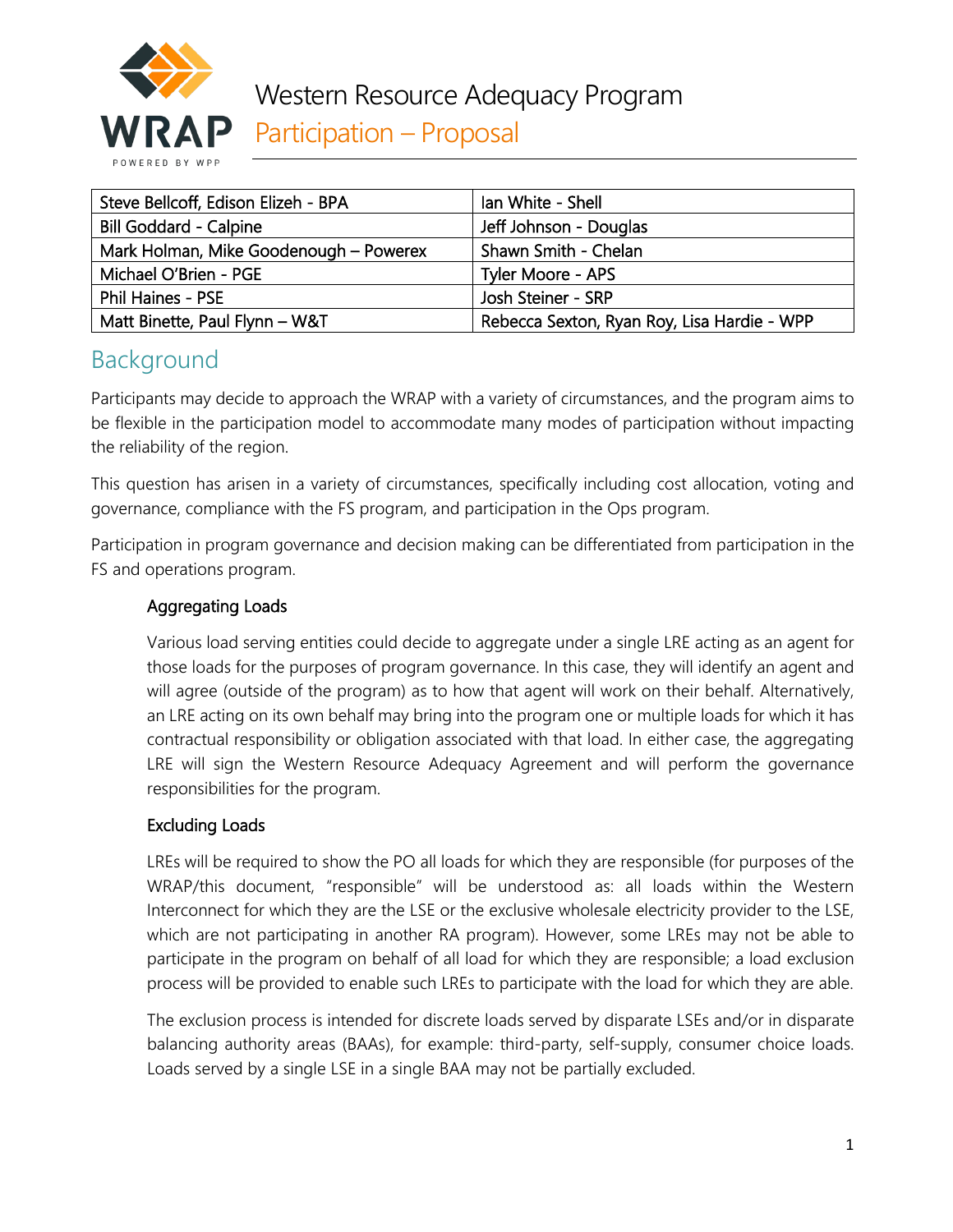

Importantly, the load exclusion process does not leave load participation (or exclusion) to the discretion of the LRE, so as not to open a program loophole whereby LREs are able to manipulate their program obligations. Loads seeking an exclusion will complete an attestation (template to be provided, language to be carefully considered) requesting exclusion from the program and indicating a mutual understanding (between LRE and customer of the potential reliability impacts of not participating in the WRAP (increased likelihood of unserved energy). [It is recommended for customer to inform the balancing authority the load resides in on such action]

### FS Program

LREs will list all loads, including excluded load, for which they are responsible in their FS Workbook(s). LREs seeking to exclude some of their load will note such in the workbook and provide the requisite exclusion documentation (template to be provided) at the time of the Forward Showing. Excluded loads will not be included when determining an LRE's FS Capacity Requirement.

It is likely some LREs will be bringing loads that are geographically distinct or separated by constrained transmission paths or loads and resources that are not operated collectively. In order to maintain the reliability metric for the region, these loads must not be treated as though they can share in load and resource diversity when that is not the case.

Therefore, load submitted by an LRE within a single FS workbook must be able to be interchangeably served by all resources in that same workbook without the expectation of needing to procure additional transmission rights between load locations across constraints during sharing events.

If an LRE cannot serve its stated load with a common set of resources, these separate/distinct loads that are unable to be served via a common set of resources must be submitted in separate FS workbooks. LREs must submit individual FS workbook for each unique, uncoordinated load or resources (those unable to share diversity due to operational/practical constraints). When submitting the FS workbook, participants' officers will attest that the resources and transmission are properly accounted for and also to the above being true for each workbook they submit.

Each workbook will have its own monthly FS capacity requirement assigned, and those requirements must be met individually and separately from any other submitted workbooks.

To aid LREs in assessing whether one or more workbook is appropriate for the geography, deliverability, and operations of their resource and load mix, we plan to provide:

- 1. A process for participants seeking guidance from the Program Operator on their proposed aggregation / disaggregation approach.
- 2. A set of general guidelines to be used by participants on to help formulate an approach to aggregation / disaggregation.
- 3.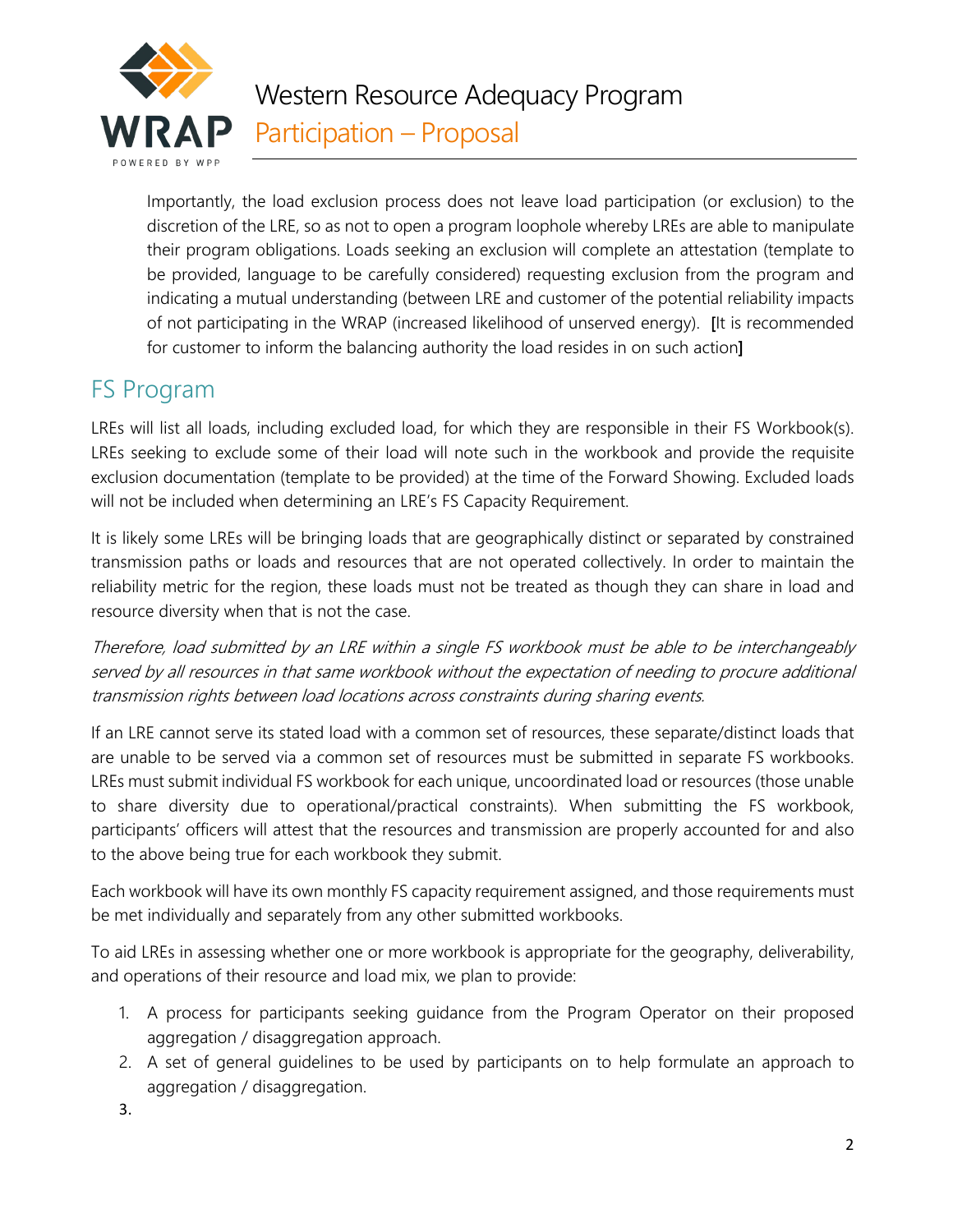

## Ops Program

The Ops Program will have an instance of the sharing calculation for each FS workbook that is submitted. If an LRE acting as an agent for two separate and distinct loads submits two FS workbooks, then there will be two separate sharing calculations requiring separate inputs and generating separate results.

The Ops program mandates a single 24x7 contact number for issues but there is potential flexibility in who submits the data necessary to complete each of the sharing calculations, who the scheduling tagging agent is for holdback and delivery, access to the Ops Program online tool etc. These issues are being addressed with the Program Operator.

Load that has been excluded is not eligible to participate in the Ops Program. The PO will have the ability to inquire and verify inputs to the Ops Program to ensure the operations program was appropriately informed. If it is found that an LRE was unable to deliver their holdback requirement due to 1) serving load which was excluded from FS with program related resource or 2) participant submitting excluded load in the Ops Program, that participant will no longer be eligible to exclude load in future forward showing submittals; non-delivery penalties would apply at the maximum threshold (i.e. as if this was the LRE's 3<sup>rd</sup> failure).

# Calculation of P50 (for Purposes of Cost Allocation and Voting)

A P50 peak load will be established for both seasons for each FS Workbook submitted, per the standard program guidance provided for the establishment of such a metric. For the purposes of cost allocation and voting, an LRE's program P50 load will be the sum the higher of the two seasons' P50 loads from each of the workbooks. The P50 load will not include any excluded loads. Of course, LREs may split this single per-participant fee amongst aggregated loads, but that would be done outside of the program.

### Program Governance

The LRE will always receive one senate vote. All LREs may divide their house vote as desired to reflect their loads; the total house vote cast will always equal the LRE's total P50 load in the program.

Though most RAPC meetings will be open to the public, only the identified LRE will participate in closed RAPC meetings (though they may relay anonymized summaries of the closed meetings to their constituent loads – same rules apply for COSR staff rep).

It should also be noted that each company may hold no more than one senate seat (i.e., participants cannot sign the WRAA twice, cannot acquire two senate seats by paying the per-participant fees twice).

### Examples of Participation Configurations

All of the examples below could be Load Responsible Entities in the WRAP. These are not exhaustive but are illustrative of how entities in various situations might participate.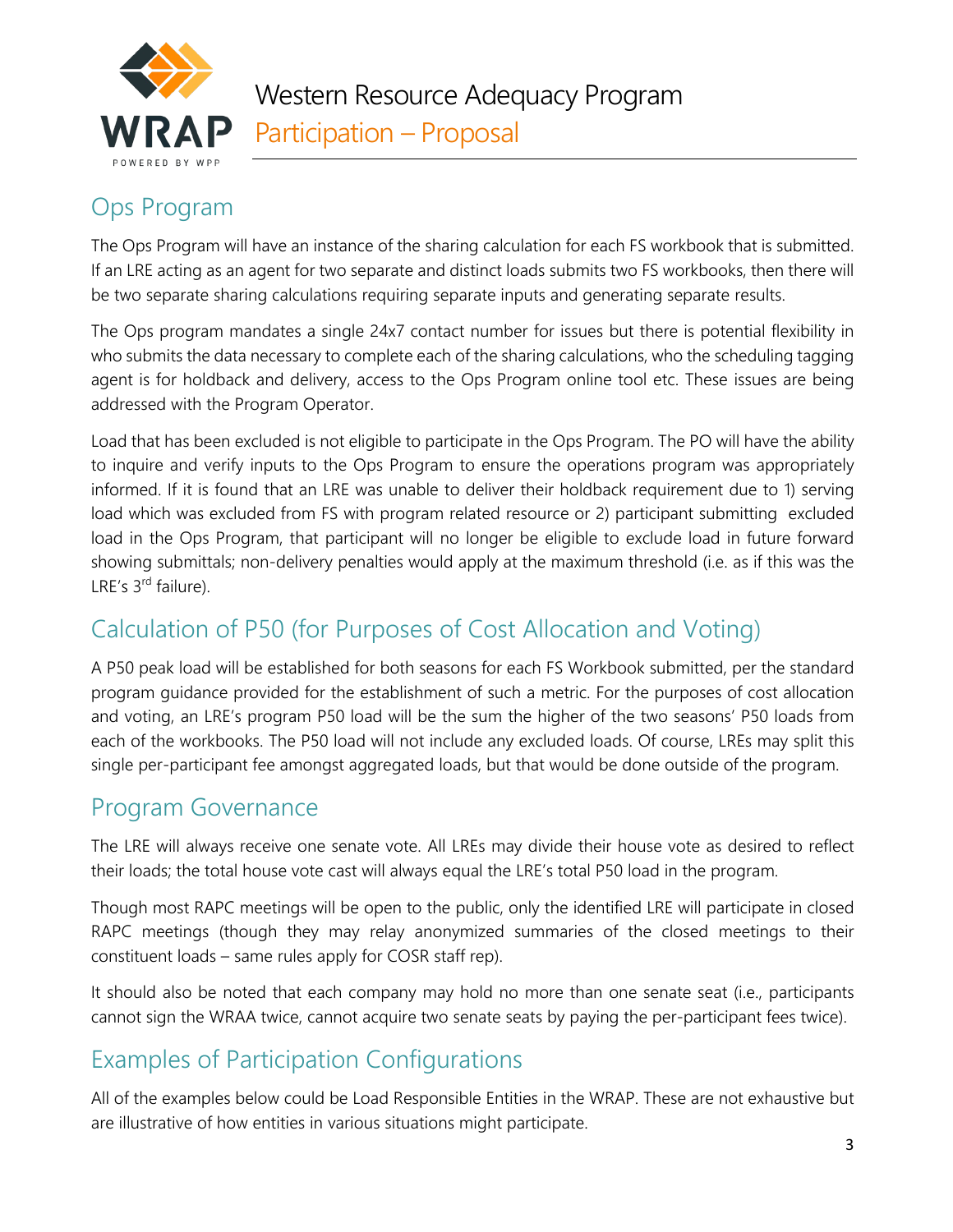

1. An LRE (happens to also be an LSE) has load in Montana and Oregon.

These two loads are served by different resources and have minimal/no transmission between them.

FS: The LSE submits two FS workbooks (with distinct load and resource information) and must meet a separate FS capacity requirement (P50+PRM) with distinct resources demonstrated in each.

Ops: The resources and load in each workbook are accounted for in two separate sharing calculations. The LSE provides data for each set of resources/load to facilitate the operations program's calculations; they may elect to provide two 24x7 contacts, one for each sharing calculation.

Governance: When they vote, the LSE receives a single senate vote and a house vote accounting for the sum of the two winter P50 peak loads / the region's total NCP P50 load. A single voice represents them in RAPC discussions, though they may choose to divide their house vote, but that would be done outside of the program.

Cost: The LSE pays one per-participant fee and pays a load-based fee based on the sum of their two winter P50 peak loads (NCP of their two loads).

2. A marketer serves retail access load for four customers/four loads across three different states.

The customers are responsible for their own resource procurement and have minimal/no transmission between them; they are not operated collectively/to realize diversity benefit.

FS: The marketer submits a separate workbook for each of their customers; each workbook must demonstrate that the customer has procured resources to meet their FS capacity requirement. The program deals only with the marketer serving as the LRE (i.e., if a workbook fails the forward showing, marketer likely passes the CONE on to the customer through means outside of the program).

Ops: The resources and load in each workbook are accounted for in four separate sharing calculations. The marketer provides data for each set of resources/load to facilitate the operations program's calculations; likely the marketer is the single point of contact for the Ops program.

Governance: When they vote, the marketer receives a single senate vote and a house vote accounting for the sum of the higher of either summer or winter seasons for each of the four loads / the region's total NCP P50 load. The marketer represents them in RAPC discussions, though they may choose to divide their house vote, if necessary, but that would be done outside of the program.

Cost: The marketer pays one per-participant fee (likely each customer pays ¼ of a perparticipant fee) and pays a load-based fee for the total MW = sum of [higher of either summer or winter seasons P50 peak load] for each of the four loads.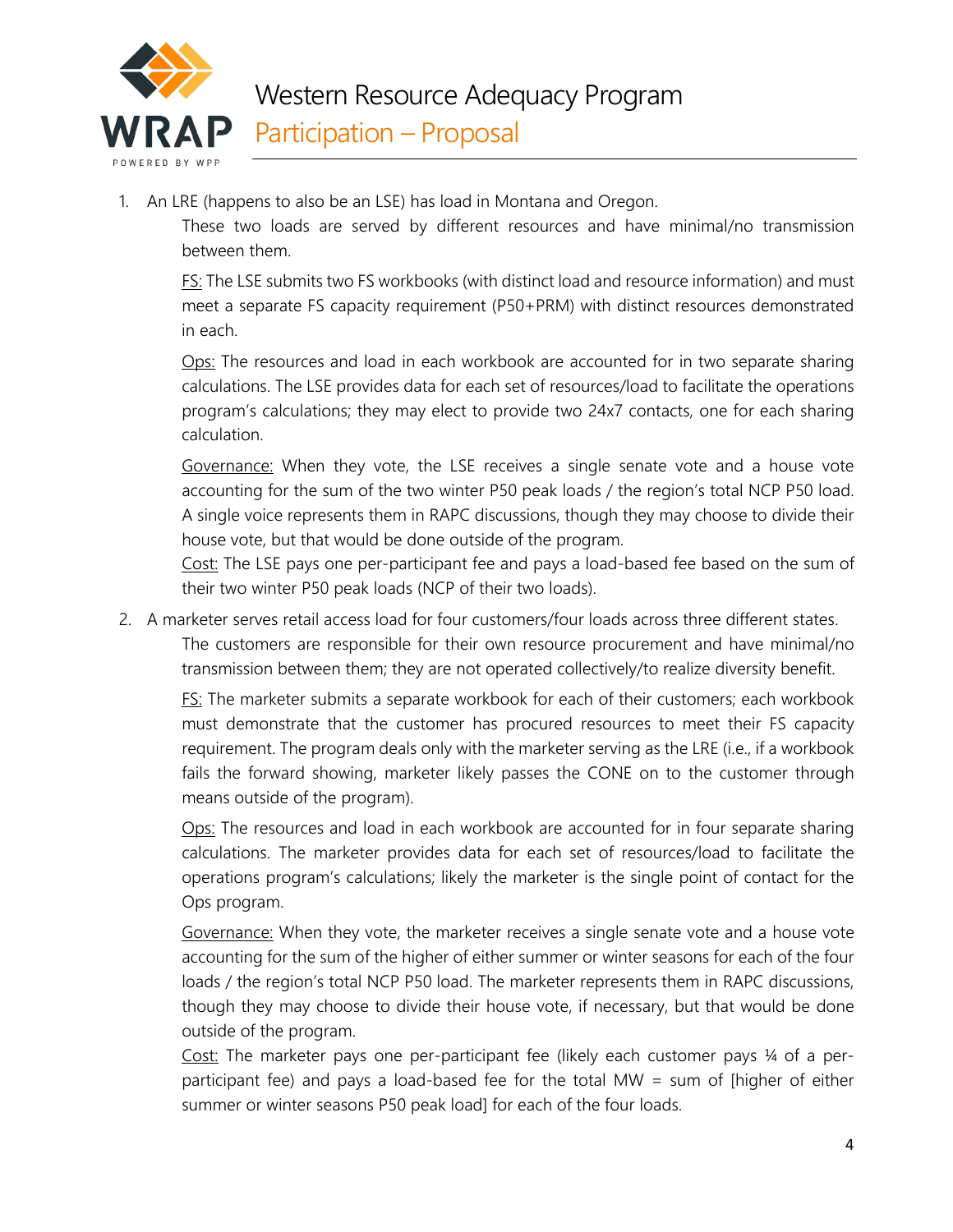

3. An agent represents five LSEs bringing load into the program.

These LSEs want to participate in the program but either cannot devote the time necessary to fully engage, cannot participate fully in the operations program (due to technical or functional limitations), or do not want to pay the full per-participant fee. The agent dispatches resources for all of these LSEs and can meet operational program technical requirements. Three of the LSEs are geographically collocated and can share resource and load diversity in times of need.

**FS:** The agent might determine that submitting three workbooks is appropriate (one for the three geographically collocated loads, one for each of the disparate loads). Alternatively, the agent and/or their LSEs could decide to submit five separate workbooks if the loads' agreement with the agent was more conducive to such an arrangement. The program would be agnostic to which approach is taken, so long as the agent is able to attest that each workbook submitted can share resource and load diversity without additional transmission. Each workbook submitted must demonstrate that the customer has procured resources to meet the FS capacity requirement. The program deals only with the agent serving as the LRE (i.e., if a workbook fails the forward showing, agent likely passes the CONE on to the LRE(s) through means outside of the program).

Ops: The resources and load in each workbook are accounted for in separate sharing calculations. The agent provides data for each set of resources/load to facilitate the operations program's calculations. The agent is the single point of 24x7 contact for the ops program, as they are dispatching resources to meet all five LSEs' load.

Governance: When they vote, the agent receives a single senate vote and a house vote accounting for the sum of the higher of either summer or winter seasons for each of the workbooks submitted / the region's total NCP P50 load. The agent represents them in RAPC discussions, though they may choose to divide their house vote, if necessary, but that would be done outside of the program.

Cost: The agent pays one per-participant fee (likely each customer pays 1/5 of a perparticipant fee) and pays a load-based fee for the total MW = sum of [higher of either summer or winter seasons P50 peak load] for each of the workbooks submitted.

4. An entity assumes responsibility as an LRE for load outside the western US under a contract or other arrangement with one or more LSEs that operate in the relevant region. The LRE will be responsible as a participant in both the forward showing and the operations programs, and compliance with all applicable provisions of the FERC (license to import and export from US to relevant region) and WRAP Tariff.

For example, Canadian LSEs may contract with an affiliate or other third party in order to obtain some portion of the benefits of the program while preserving their own existing legal,